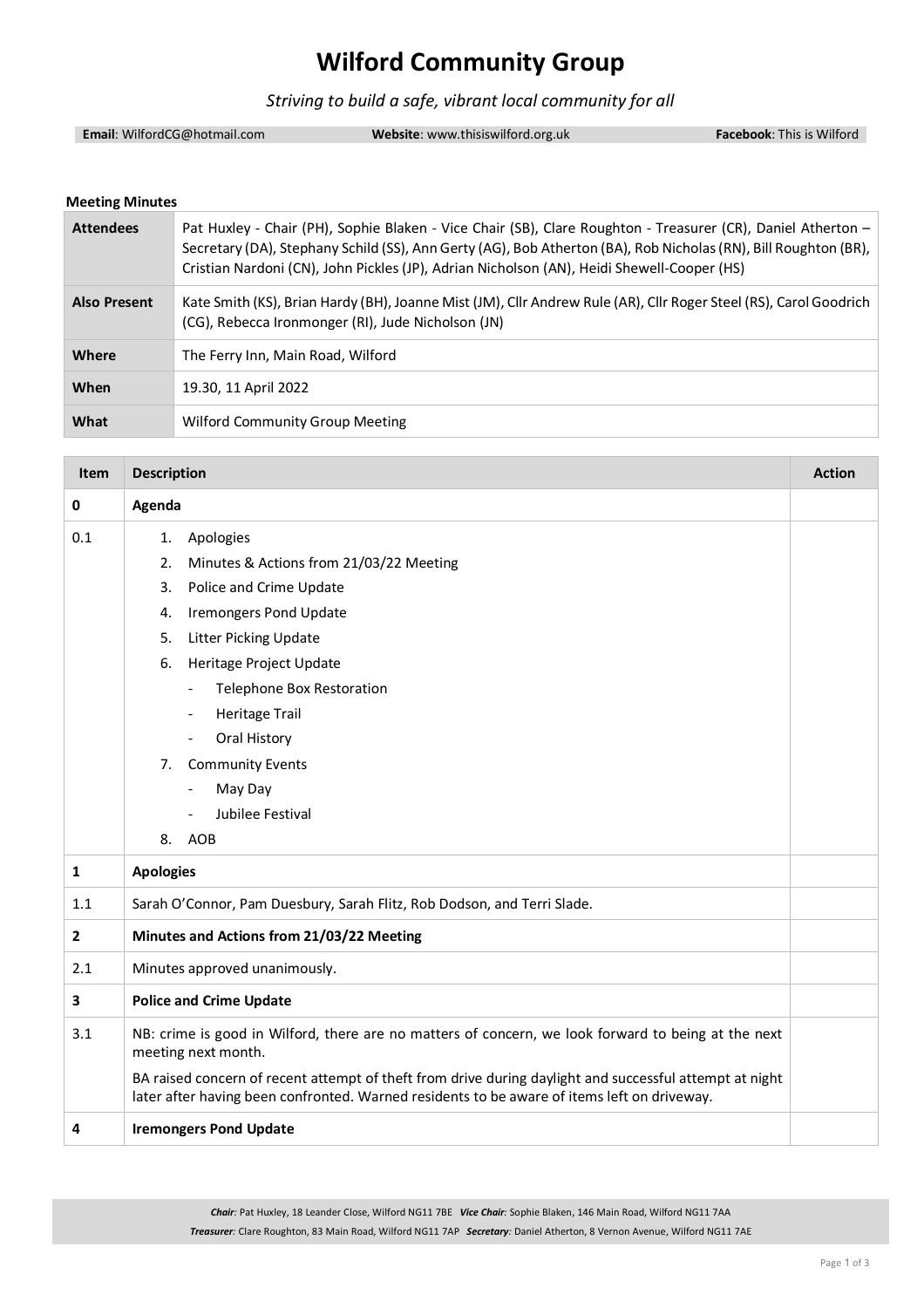## **Wilford Community Group**

### *Striving to build a safe, vibrant local community for all*

**Email**: WilfordCG@hotmail.com **Website**: www.thisiswilford.org.uk **Facebook**: This is Wilford

| Item | <b>Description</b>                                                                                                                                                                                                                                                                                                                                                                                                                                                                                                                                                                                                                                                                                                                      | <b>Action</b> |
|------|-----------------------------------------------------------------------------------------------------------------------------------------------------------------------------------------------------------------------------------------------------------------------------------------------------------------------------------------------------------------------------------------------------------------------------------------------------------------------------------------------------------------------------------------------------------------------------------------------------------------------------------------------------------------------------------------------------------------------------------------|---------------|
| 4.1  | BR updated on successful transfer of lease of angling to bailiff team. Noted that paperwork is to be<br>completed but one clause to be aware of is a 'walk out' clause, like the IPA's and WCG's, for the angling<br>funds to transfer to the association should the angling side ever dissolve. BA noted the council<br>suggestion of a percentage of takings from angling to go towards the 'friends of' association towards<br>upkeep of general pond area. BA noted that a rough agreement has been drawn up for maintenance of<br>inside and outside of the circular path. BA to continue to assist with finances of the angling side of things.<br>BR noted that a discretionary day permit has been agreed to for community use. |               |
|      | KS noted that the beavers/cubs had used the pond in the past. Also noted that new boxes are ready to<br>be installed.                                                                                                                                                                                                                                                                                                                                                                                                                                                                                                                                                                                                                   |               |
|      | BR also updated on progress with the new bridge. Plans have already been drawn up by Pino, the group's<br>gratitude is shared with him and his team. Next step is for plans to be approved by Environment Agency<br>and then a work team brought together to undertake the work. PH to write letters to local sports teams<br>asking for further sponsorship.                                                                                                                                                                                                                                                                                                                                                                           |               |
|      | BR noted that the cherry trees are beginning to blossom. JN shared about sighting of the terrapin, BR<br>congratulated JN on the fantastic photo they shared online.                                                                                                                                                                                                                                                                                                                                                                                                                                                                                                                                                                    |               |
| 5    | <b>Litter Picking Update</b>                                                                                                                                                                                                                                                                                                                                                                                                                                                                                                                                                                                                                                                                                                            |               |
| 5.1  | PH updated that the team continue to go out. RN managed to pick up a lot of litter around Iremongers<br>Pond.                                                                                                                                                                                                                                                                                                                                                                                                                                                                                                                                                                                                                           |               |
|      | 10:30am on May 14 <sup>th</sup> , an area-wide litter pick in conjunction with the whole of NG11 wide, beginning at<br>the Harvester.                                                                                                                                                                                                                                                                                                                                                                                                                                                                                                                                                                                                   |               |
| 6    | <b>Heritage Project</b>                                                                                                                                                                                                                                                                                                                                                                                                                                                                                                                                                                                                                                                                                                                 |               |
| 6.1  | DA updated on the installation of the telephone box and the remaining snags to be corrected. Discussed<br>plans for internal fitting - including a map, dedications and information as well as community library<br>shelves. Noted the new quote for heritage trail signage and celebrated that, thanks to the support of<br>local business N1 Visual Solutions and Paul Atherton, the quote is lower and far within budget.<br>Oral history - to be completed by end of Easter. DA noted that the focus would be on fewer people but<br>those most pressing.                                                                                                                                                                           |               |
| 7    | <b>Community Events</b>                                                                                                                                                                                                                                                                                                                                                                                                                                                                                                                                                                                                                                                                                                                 |               |
| 7.1  | May Day – Monday $2^{nd}$ May:                                                                                                                                                                                                                                                                                                                                                                                                                                                                                                                                                                                                                                                                                                          |               |
|      | SB noted upcoming two sub-meetings for organising the event.                                                                                                                                                                                                                                                                                                                                                                                                                                                                                                                                                                                                                                                                            |               |
|      | BBQ arranged with church.                                                                                                                                                                                                                                                                                                                                                                                                                                                                                                                                                                                                                                                                                                               |               |
|      | Co-op have agreed to contribute drinks and cake.                                                                                                                                                                                                                                                                                                                                                                                                                                                                                                                                                                                                                                                                                        |               |
|      | Ice cream van arranged.                                                                                                                                                                                                                                                                                                                                                                                                                                                                                                                                                                                                                                                                                                                 |               |
|      | Bouncy castle booked.                                                                                                                                                                                                                                                                                                                                                                                                                                                                                                                                                                                                                                                                                                                   |               |
|      | New manager at Co-op is very supportive. Diane Rowley noted some interest in May Day<br>Queen/Sovereign. KS noted that she could ask at cubs/scouts.                                                                                                                                                                                                                                                                                                                                                                                                                                                                                                                                                                                    |               |
|      | BR offered to give rides in side-car for donations towards the group.                                                                                                                                                                                                                                                                                                                                                                                                                                                                                                                                                                                                                                                                   |               |
|      | Set up at 12:00pm, event starts at 2:00pm.                                                                                                                                                                                                                                                                                                                                                                                                                                                                                                                                                                                                                                                                                              |               |
|      | Jubilee Festival - Sunday 5 <sup>th</sup> June:                                                                                                                                                                                                                                                                                                                                                                                                                                                                                                                                                                                                                                                                                         |               |
|      | Church Hall booked by SB for toilets, electricity and emergency use.                                                                                                                                                                                                                                                                                                                                                                                                                                                                                                                                                                                                                                                                    |               |